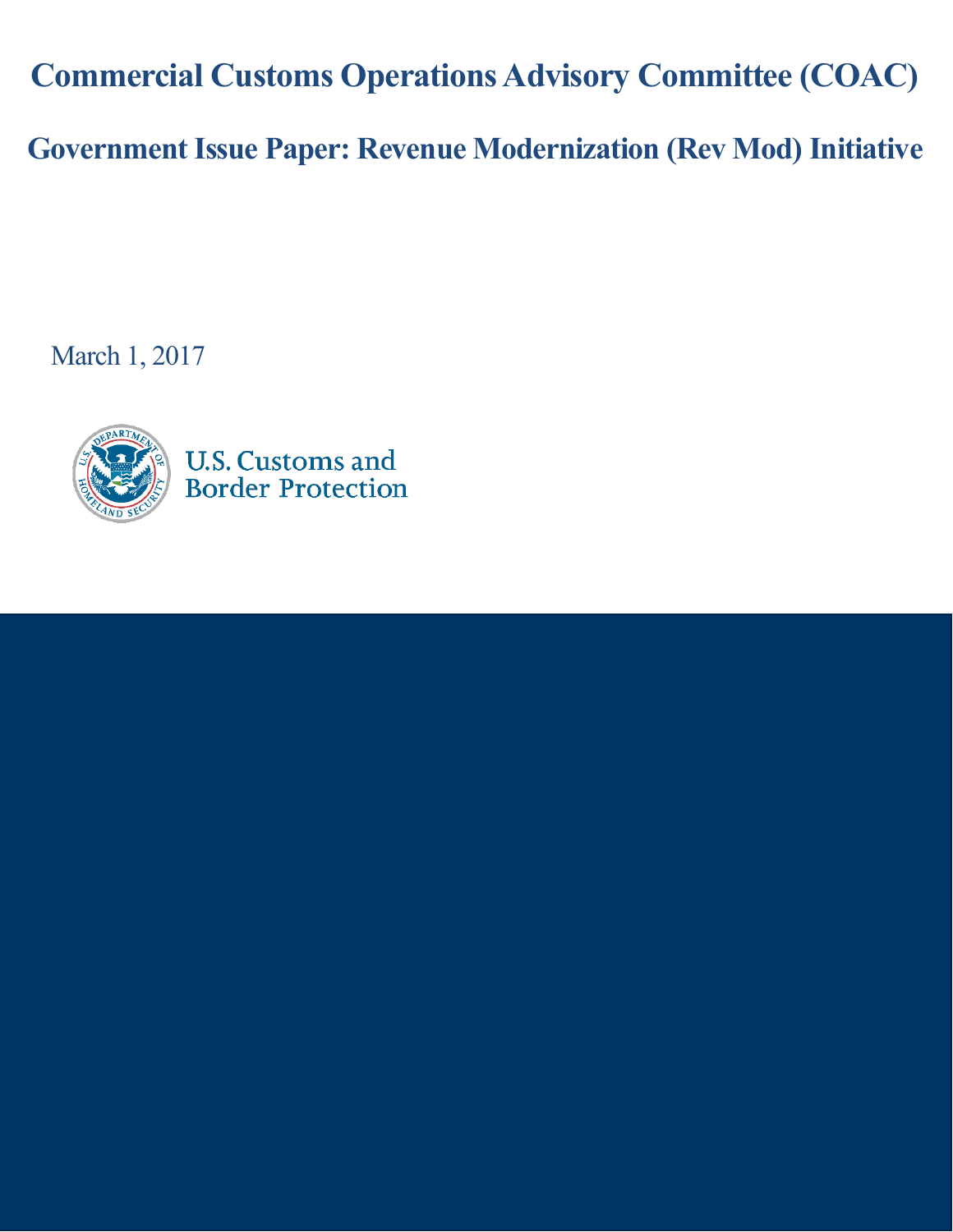# **U.S. CUSTOMS AND BORDER PROTECTION (CBP)**

### **REVENUE MODERNIZATION (REV MOD) INITIATIVE**

## **TALKING POINTS:**

CBP collects approximately \$45 billion annually in duties, taxes and fees, including funding related to the Treasury Forfeiture Fund account and seizure activity. This revenue is used throughout the Government to support critical programs and to promote U.S. trade and travel.

Although CBP collects the majority of revenue electronically, over **\$2.5 billion** is collected through **checks and cash**, and \$1.5 billion (approximately 62.5 percent) is collected at CBP's Ports of Entry (POEs). This manual collection at the POEs equates to approximately 3.4 million time-intensive cash and check transactions by CBP Officers (CBPOs) and mission support staff. This creates inefficiencies at the ports, delaying cargo and traveler movement, and keeping CBPOs from focusing on critical security and compliance activities.

## **BACKGROUND**

Revenue Modernization (Rev Mod) is a multi-year, phased initiative that will:

- Benefit the trade and travel industries and the U.S. economy by simplifying the collections process and providing modern electronic billing and payment options;
- Create operational efficiencies at the POEs by allowing CBPOs to focus more on critical security and compliance issues;
- Enable access to real-time, reliable financial and operational data to inform decision-making and comply with existing and emerging reporting requirements from Congress, OMB, Treasury, and DHS; and
- Support CBP customs enforcement and revenue back-office operations by enhancing the speed, accuracy, and controls over collections through direct, electronic deposits.

## **INTERACTION WITH COAC**

Rev Mod is engaging all stakeholders to provide input, recommendations, and support to CBP and to increase the level of transparency with the trade and travel community. The Rev Mod team will engage the Commercial Customs Operations Advisory Committee (COAC), specifically COAC's Trade Modernization Subcommittee, for the following purposes:

- Share Rev Mod's findings of gaps, challenges, and modernization requirements. Solicit trade and travel community's feedback to determine any missing requirements and additional considerations of the trade and travel community's needs;
- Solicit the trade and travel community's feedback on their fee and duty collection experiences with other countries. Identify which international approaches are most favored and why. Determine what methods of payment are most desirable;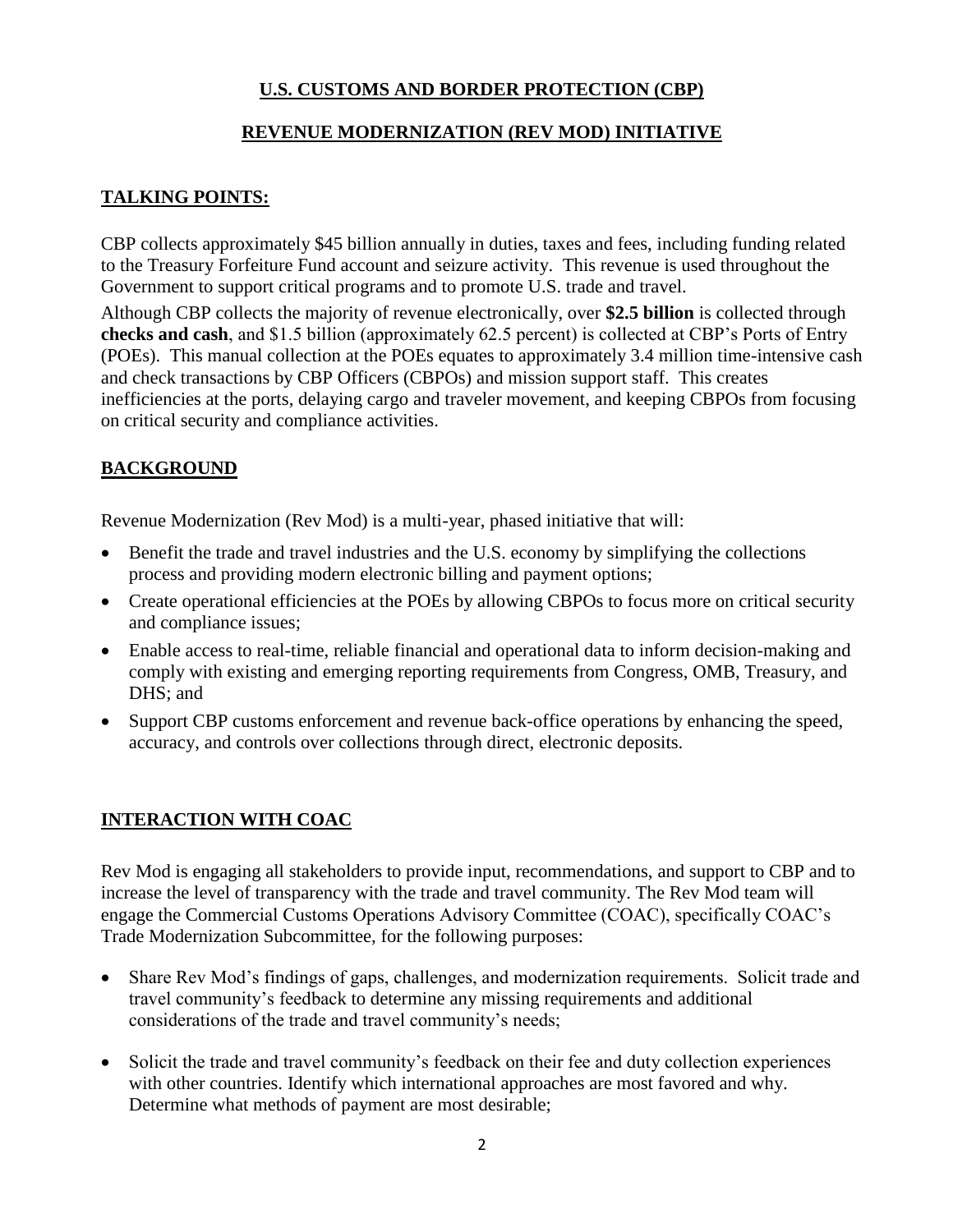- Review Rev Mod's draft To-Be approach with regard to revenue collections and obtain stakeholders feedback with regard to preferences and desired alternatives;
- Solicit stakeholder input on Rev Mod's proposed pilots, projects, and pilot locations. As pilots and projects are implemented, solicit ongoing feedback to determine what changes should be made during the pilot to adjust efficiency or address issues; and
- Discuss the feasibility of potential or proposed legislative changes needed to support Rev Mod improvements.

## **BENEFITS:**

The Rev Mod initiative will benefit the trade and travel community and CBP in several key areas.

- **Reducing costs by**:
	- Reducing transaction costs, inefficiencies, and the administrative burden for importers, filers, and travelers with fewer manual, paper-based business processes.
	- Eliminating paper check refunds to importers which can often be more expensive to track against ledgers than depositing collections.
	- **EXECUTE:** Limiting the need for brokers to go to the ports or customs houses to manually pay duties, taxes, and fees.
- **Increasing efficiencies in collections by**:
	- Transitioning the collections of duties, taxes, and fees out of the POEs by providing extended online payment methods to help expedite the movement of cargo and people, spurring economic activity in the U.S.
	- **Streamlining the reporting of revenue management activities in order for payers to easily** know what, and when payments were made.
- **Introducing business process improvements to facilitate trade and travel by**:
	- **Encouraging the development and usage of online payments, smartphones, Automated** Clearing House (ACH) debit/credit, Electronic Funds Transfer, Pay.gov, PayPal for small and medium businesses, credit cards, foreign exchange transfers, and port kiosks.
	- Improving the ability to provide filers with an accurate, consolidated view of their financial transactions.